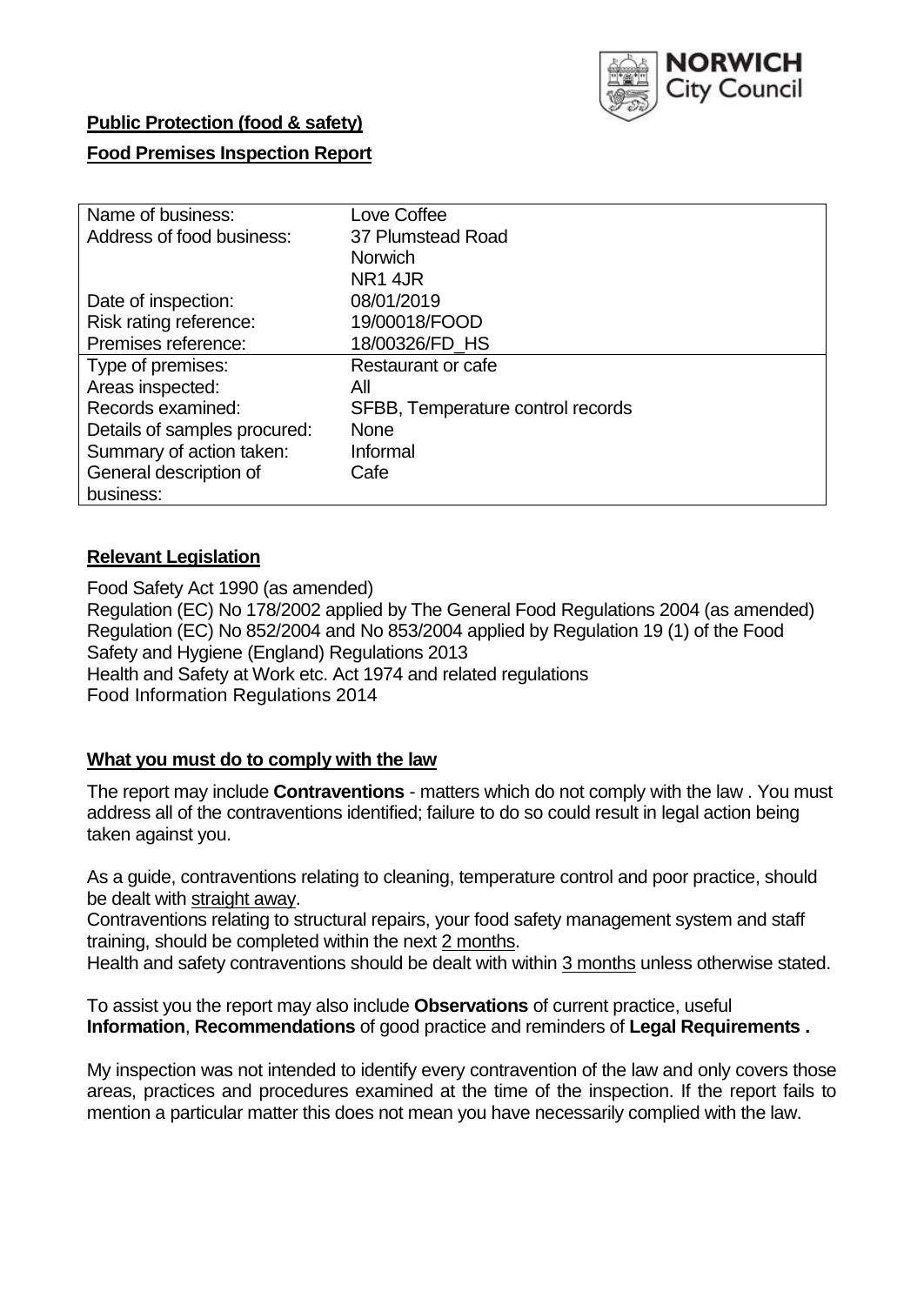# **FOOD SAFETY**

## **How we calculate your Food Hygiene Rating:**

The food safety section has been divided into the three areas which you are scored against for the hygiene rating: 1. food hygiene and safety procedures, 2. structural requirements and 3. confidence in management/control procedures. Each section begins with a summary of what was observed and the score you have been given. Details of how these scores combine to produce your overall food hygiene rating are shown in the table.

| <b>Compliance Area</b>                     |          |    |           | <b>You Score</b> |                |    |           |    |                |  |  |
|--------------------------------------------|----------|----|-----------|------------------|----------------|----|-----------|----|----------------|--|--|
| Food Hygiene and Safety                    |          |    |           | $\overline{0}$   | 5              | 10 | 15        | 20 | 25             |  |  |
| <b>Structure and Cleaning</b>              |          |    | $\Omega$  | 5                | 10             | 15 | 20        | 25 |                |  |  |
| Confidence in management & control systems |          |    | $\Omega$  | 5                | 10             | 15 | 20        | 30 |                |  |  |
|                                            |          |    |           |                  |                |    |           |    |                |  |  |
| <b>Your Total score</b>                    | $0 - 15$ | 20 | $25 - 30$ |                  | $35 - 40$      |    | $45 - 50$ |    | > 50           |  |  |
| <b>Your Worst score</b>                    | 5        | 10 | 10        |                  | 15             |    | 20        |    | $\blacksquare$ |  |  |
|                                            |          |    |           |                  |                |    |           |    |                |  |  |
| <b>Your Rating is</b>                      | 5        | 4  |           | 3                | $\overline{2}$ |    |           |    | $\Omega$       |  |  |

Your Food Hygiene Rating is 5 - a very good standard



# **1. Food Hygiene and Safety**

Food hygiene standards are high. You demonstrated a very good standard of compliance with legal requirements. You have safe food handling practices and procedures and all the necessary control measures to prevent cross-contamination are in place.**(Score 5)**

#### Hand-washing

**Observation** I was pleased to see hand-washing was well managed.

## Temperature Control

**Observation** I was pleased to see you were able to limit bacterial growth and/or survival by applying appropriate temperature controls at points critical to food safety and that you were monitoring temperatures.

## Poor Practices

**Observation** The following matters represented poor practice and if allowed to continue may cause food to become contaminated or lead to its deterioration: